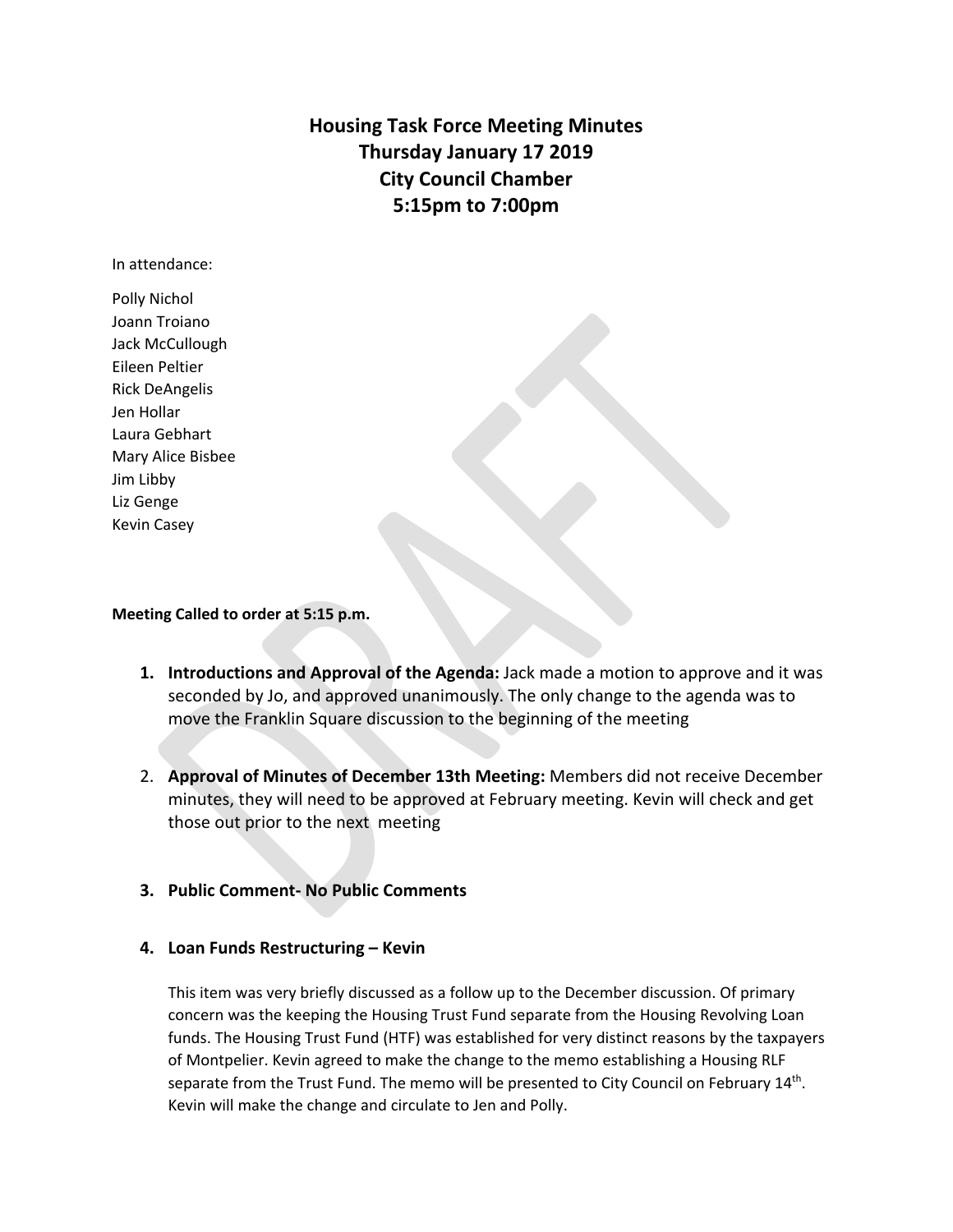## **5. Montpelier's Housing Needs and other regional updates – Clare Rock**

Clare suggested that the City and/or CVRPC undertake a Housing Needs Assessment to help determine how the City can identify and then maintain the existing housing stock, identify the number of workforce housing units, identify opportunities to create new entry level housing, look for opportunities for repurposing the existing housing stock and look for infill development opportunities.

# **6. Update from Downstreet – Liz and Eileen Peltier:**

Liz mentioned that French Block is starting to Lease up and first tenants were to move in shortly. That project also has 5 vouchers to assist the homeless. Taylor Street project is well underway and two weeks ahead of schedule. Jim asked about the mix and Eileen explained that of the 30 total units: 4 have no restrictions, 7 units are for people with incomes up to 120% AMI and 19 are Traditional Tax Credit Units (Below 60% AMI)

# **7. Franklin Square Condominiums Update – Eileen Peltier and Rick DeAngelis**

Rick DeAngelis provided a brief history of how the Franklin Square condominiums came to be. In 1988 the City's Community Development Department, through its home ownership program, purchased the property and completed a renovation. Two Condominium Associations were formed. In 1990 Phase II included the renovations of Franklin Square II buildings.

From the beginning there were issues since the rehabs were modest and many of the more serious issues were not addressed. The age of the buildings meant that they were harder to maintain, the ownership structure was not ideal since there was little understanding that the owners were in fact owners not renters. Over the next 10+ years the Condo Association was self‐governed, poorly managed, and there was little capital investment in the buildings.

In 2000 the City of Montpelier signed over management of the project to Central Vermont Community Land Trust (CVCLT is now Downstreet). Downstreet hired Montpelier Construction to complete a Capital Needs Assessment (CNA) to determine what the long term strategy and associated costs would look like.

Eileen Peltier discussed the current state of the Franklin Square Condo Association discussions. Downstreet is using the Riverstation Condos on Barre Street as the model, as it is the most successful model of affordable condo ownership that Downstreet has utilized. Under this model 50% of the units will be affordable and 50% will be market rate, FSI and FSII will be combined into one association, the project will have a 20 year CAN completed, the units that become "market rate" must buy out their affordability covenants and those funds will go back in the condo association reserves. Currently the properties need to spend approximately \$125k in immediate needs to "stop the bleeding".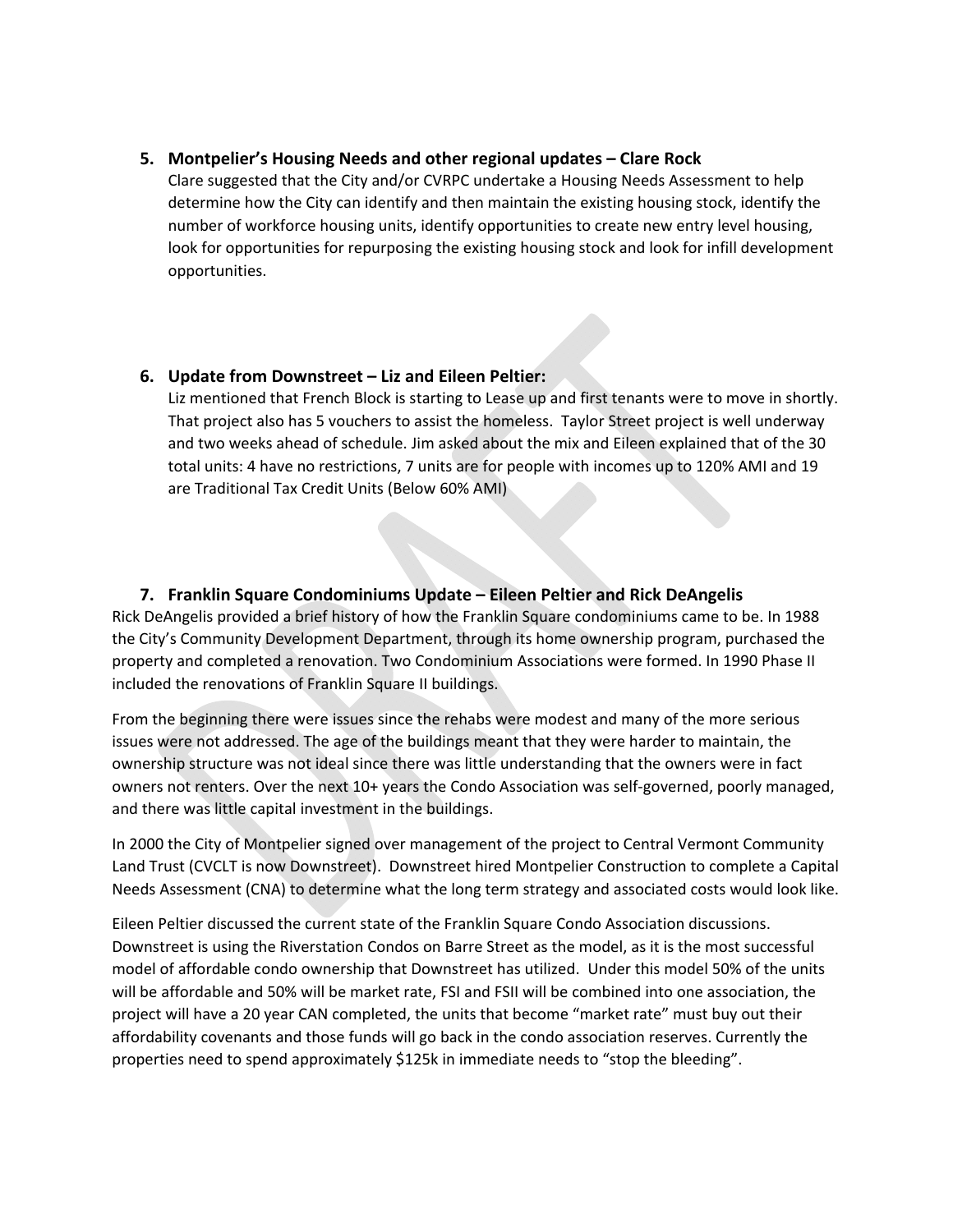This current proposal would require the City to contribute \$50,000, these funds will be leveraged with \$100,000 contribution from VHCB as well as the owner contributions from those units that will be market rate. Under the new structure, 8 units will buy out their affordability covenants at \$20,000 each, contributing another \$160,000 toward the overall project which is expected to cost approximately \$1,000,000.

Jack asked "How do we insure long term viability", Rick mentioned that there has been ongoing training over the last 5 years to bring the Condo Board and the owners up to speed on what is required to successfully run a condo association.

Liz asked about the scope of the work. Eileen mentioned that the full scope is in the CNA but mainly it will address mechanical upgrades, common areas, and water damage on exterior of the property.

Jen Hollar asked about the ongoing role of Downstreet and it is currently being discussed that Downstreet will have an ongoing role doing the financial reporting and maintaining financial records.

Jen Hollar asked Rick and Eileen to address the concerns that changing the mix from affordable to market rate will help the association/owners.

Rick addressed these concerns by stating the following reasons:

- 1. More income diversity will help promote better governance
- 2. Unrestricted units open up the pool of potential buyers and enhance the image of the property
- 3. The income generated from the owners wishing to extinguish their affordability covenants will be critical to making the association viable.
- 4. It is likely that the units that are "market rate" will still be affordable in relation to the overall Montpelier Housing market (likely under \$200k)
- 5. This model has been successful at Riverstation and without these changes the Franklin Square associations will likely not be able to succeed and a larger failure will be on the horizon.

Jack asked what will the public body actions be needed? Eileen mentioned that once the funding source is identified that the Council will need to support the City's \$50,000 contribution to the overall project.

The Task Force supports the restructuring and redevelopment of the Franklin Square Condos but no more formal action was taken.

- **8. Proposed Fair Housing Language for Trust Fund Guidelines ‐ Polly**  *In the interest of time this item will be addressed in the February meeting.*
- **9. Update on City Budget Jack suggested that the increase in the Housing Trust Fund was a good sign and it wo**
- **10. General Announcements and Updates**